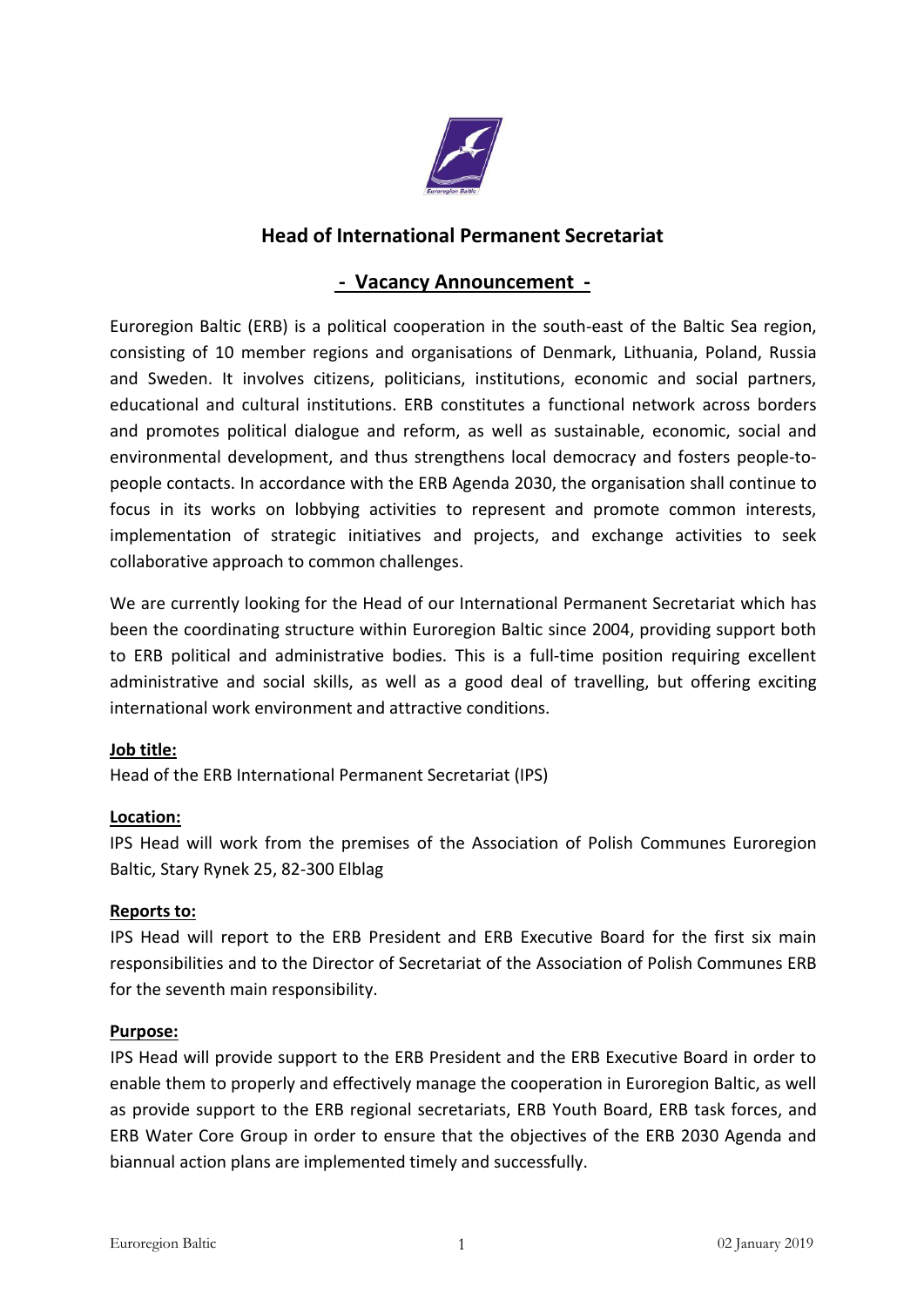## **Main Responsibilities:**

Head of the ERB International Permanent Secretariat will:

- 1. provide full Secretariat support to the Executive Board members by servicing their routine and ad-hoc meetings, in-between meeting communication, and their individual responsibilities as members of the ERB Executive Board, as well as by performing any other task that the ERB Executive Board may delegate to him or her;
- 2. provide direct support to the ERB President and Vice-President in their responsibilities related to representing ERB externally, as well as in any other responsibility they fulfil on behalf of Euroregion Baltic;
- 3. lead and coordinate the work of the ERB regional secretariats by servicing their routine and ad-hoc meetings, in-between meeting communication, and tasks related to the implementation of the ERB 2030 Agenda and biannual action plans;
- 4. support the ERB Youth Board, ERB task forces, and ERB Water Core Group by providing necessary assistance in their routine and ad-hoc meetings, as well as in tasks related to the implementation of the ERB 2030 Agenda and biannual action plans;
- 5. manage and coordinate ERB project portfolio including strategic alignment of projects towards ERB priority areas;
- 6. manage and coordinate the work of the IPS staff and interns,
- 7. work with the Director of Secretariat of the Association of Polish Communes ERB on the administrative aspects of IPS operations.

## **Education and experience:**

- $\triangleright$  IPS Head will possess a higher education in international relations or European studies or political sciences to a degree level, or equivalent level of qualifications;
- $\triangleright$  The candidate should have at least 5 years of professional experience, including at least 2 years in managerial or similar positions that involve leading and coordination of small teams in international environment;
- $\triangleright$  He or she will have the understanding of international relations and in particular of the cooperation in the Baltic Sea Region;
- $\triangleright$  He or she will present practical experience in project cooperation and EU funding.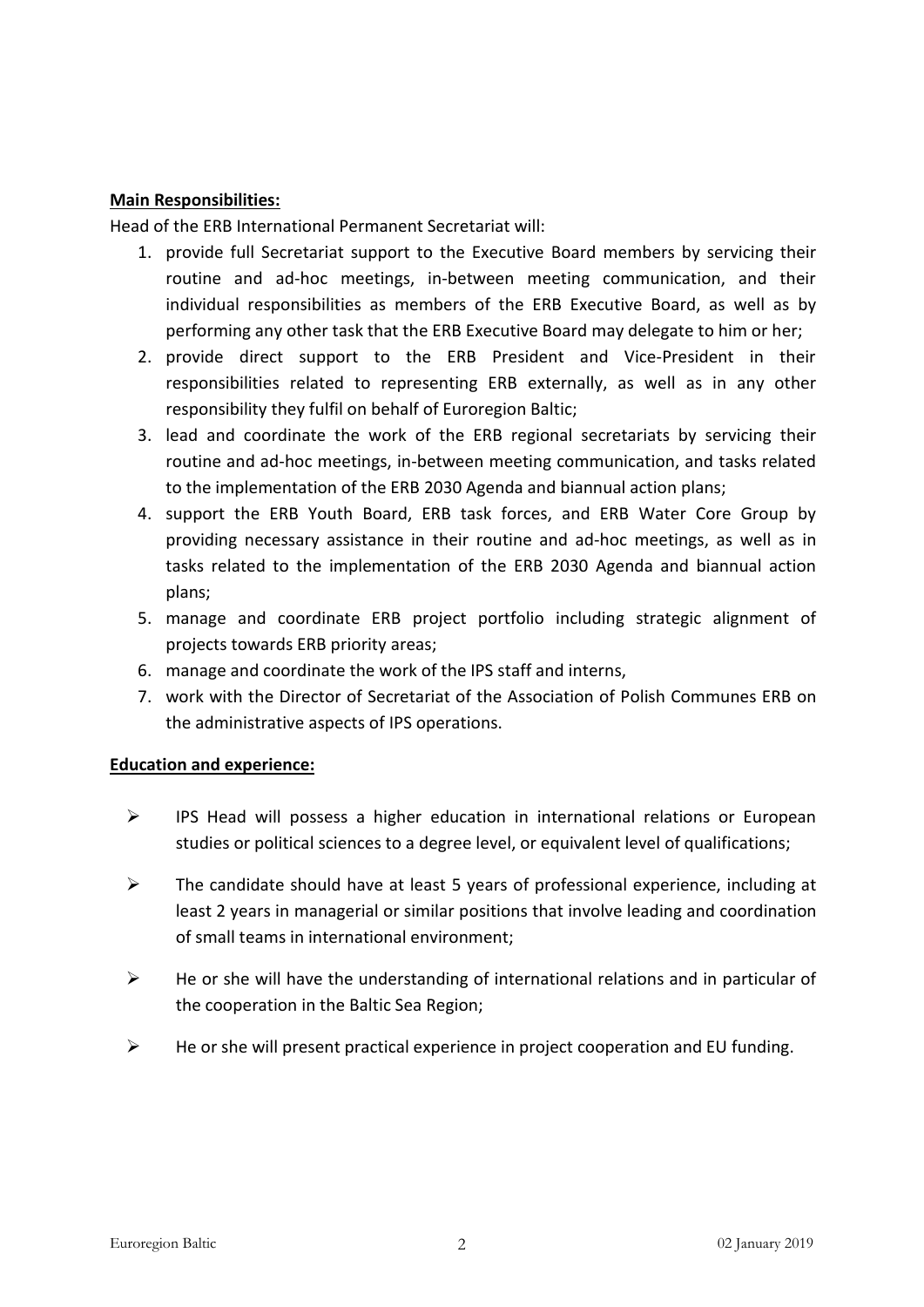## **Skills and Knowledge:**

- $\triangleright$  IPS Head will present a vision and understanding of the wide range of aspects related to the cooperation in Euroregion Baltic, specifically in the context of regional development of its member regions, the EU Strategy for the Baltic Sea Region and relevant EU policies;
- $\triangleright$  He or she will be confident in international surrounding, and fluent English speaker and writer;
- $\triangleright$  IPS Head will present a flexible approach, and be used to working within a changing scope of cooperation themes;
- $\triangleright$  He or she will also be good at working across borders and sectors, employing negotiation and lobbying skills to deliver intended results;
- $\triangleright$  He or she will be a service-oriented team player, able to innovate and advance work of his or her own and of the team
- $\triangleright$  knowledge of Russian or other languages used in the ERB cooperation area will be considered an advantage.

## **Competencies:**

- $\triangleright$  IPS Head will be able to develop clear workable plans and prepare effective decisions, as well as to effectively communicate messages to suit the situation, including giving and receiving feedback;
- $\triangleright$  He or she will also demonstrate adequate communication skills necessary for maintaining continuous information flow within and outside the organisation;
- $\triangleright$  IPS Head will be personally effective, an efficient organiser, writer and minute taker;
- $\triangleright$  He or she will be good at building and maintaining relationships, and able to apply creative thinking to introduce and improve ideas, methods and processes;
- $\triangleright$  The ideal candidate must also possess relevant managerial and leadership skills allowing him or her to lead the work of the IPS staff and coordinate ERB project portfolio.

## **Application instruction:**

To apply send a coverletter and CV in English to: Sebastian Magier, Euroregion Baltic, email address: [sebastian.magier@euroregionbaltic.eu](mailto:sebatian.magier@euroregionbaltic.eu) by **24:00 (CET) on 20th January 2019**.